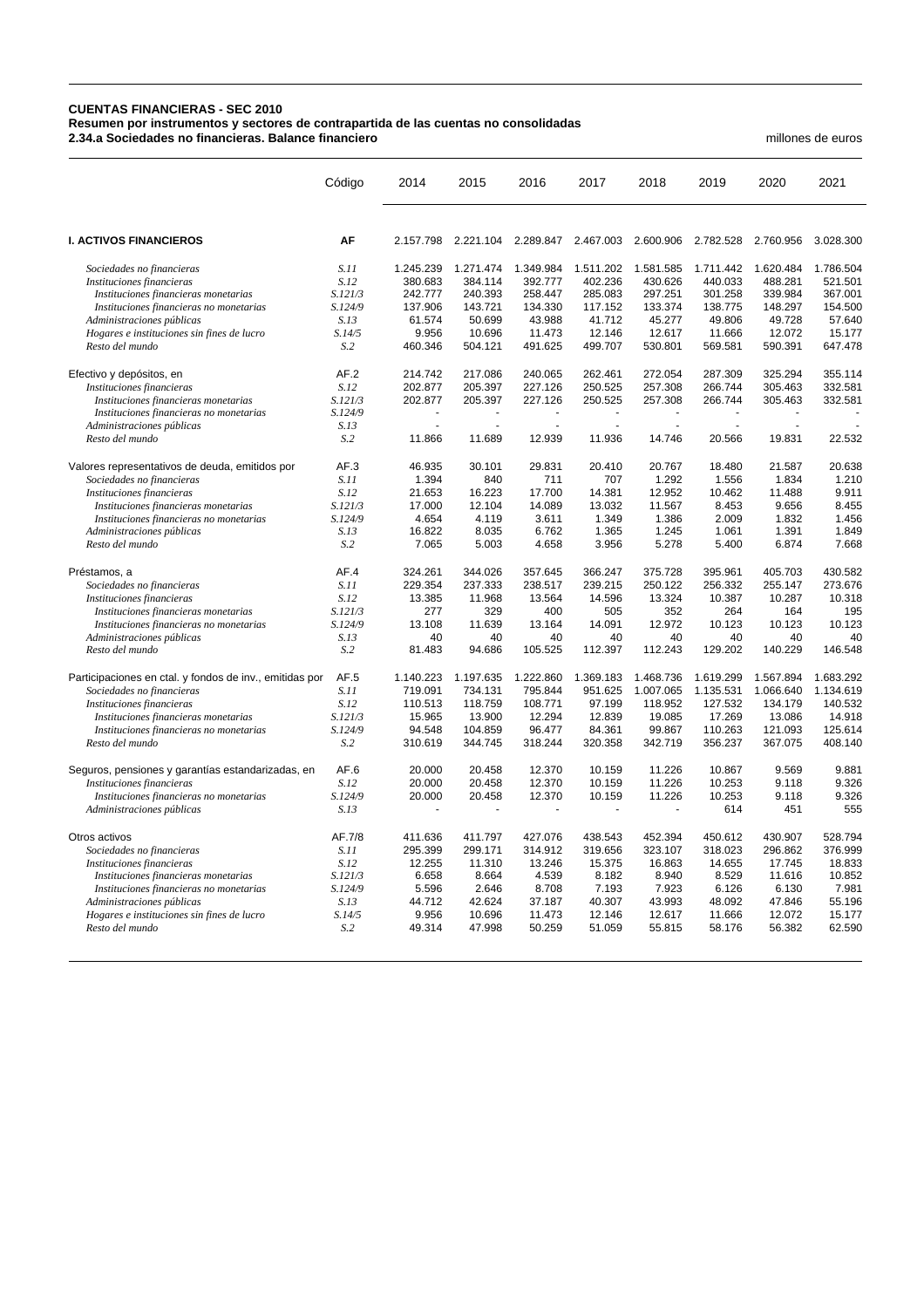## **FINANCIAL ACCOUNTS - ESA 2010**

**Summary by instrument and counterpart sector of the unconsolidated accounts** EUR millions **2.34.a Non-financial corporations. Financial balance sheet**

| 2020-l          | 2020-II          | 2020-III        | 2020-IV          | 2021-l          | 2021-II          | 2021-III        | 2021-IV                             | Code               |                                                                        |
|-----------------|------------------|-----------------|------------------|-----------------|------------------|-----------------|-------------------------------------|--------------------|------------------------------------------------------------------------|
| 2.675.058       | 2.686.326        | 2.709.130       | 2.760.956        | 2.790.485       | 2.895.839        | 2.938.095       | 3.028.300                           | AF                 | <b>I. OUTSTANDING FINANCIAL ASSETS</b>                                 |
| 1.629.004       | 1.600.068        | 1.616.957       | 1.620.484        | 1.646.345       | 1.704.441        | 1.739.284       | 1.786.504                           | S.11               | Non-financial corporations                                             |
| 434.756         | 469.472          | 470.289         | 488.281          | 484.219         | 496.649          | 498.535         | 521.501                             | S.12               | Financial institutions                                                 |
| 300.718         | 335.824          | 333.525         | 339.984          | 332.179         | 345.080          | 345.241         | 367.001                             | S.121/3            | Monetary financial institutions                                        |
| 134.038         | 133.648          | 136.763         | 148.297          | 152.040         | 151.568          | 153.294         | 154.500                             | S.124/9            | Non-monetary financial institutions                                    |
| 41.139          | 42.674           | 38.468          | 49.728           | 40.832          | 46.391           | 47.413          | 57.640                              | S.13               | General government                                                     |
| 10.730          | 10.764           | 12.707          | 12.072           | 10.664          | 11.959           | 14.886          | 15.177                              | S.14/5             | Households and non-profit institutions                                 |
| 559.429         | 563.347          | 570.710         | 590.391          | 608.426         | 636.400          | 637.976         | 647.478                             | S.2                | Rest of the world                                                      |
| 291.605         | 325.987          | 326.868         | 325.294          | 320.568         | 330.874          | 333.177         | 355.114                             | AF.2               | Currency and deposits, claims on                                       |
| 270.645         | 303.863          | 305.371         | 305.463          | 299.221         | 310.424          | 312.237         | 332.581                             | S.12               | Financial institutions                                                 |
| 270.645         | 303.863          | 305.371         | 305.463          | 299.221         | 310.424          | 312.237         | 332.581<br>$\overline{\phantom{a}}$ | S.121/3<br>S.124/9 | Monetary financial institutions<br>Non-monetary financial institutions |
|                 |                  |                 |                  |                 |                  |                 |                                     | S.13               | General government                                                     |
| 20.960          | 22.124           | 21.497          | 19.831           | 21.347          | 20.450           | 20.940          | 22.532                              | S.2                | Rest of the world                                                      |
| 19.840          | 21.394           | 20.981          | 21.587           | 18.598          | 20.443           | 20.913          | 20.638                              | AF.3               | Debt securities, issued by                                             |
| 1.563           | 1.451            | 1.486           | 1.834            | 1.685           | 1.474            | 1.320           | 1.210                               | S.11               | Non-financial corporations                                             |
| 11.206          | 11.518           | 10.807          | 11.488           | 9.027           | 10.130           | 10.632          | 9.911                               | S.12               | Financial institutions                                                 |
| 9.366           | 9.721            | 8.953           | 9.656            | 7.421           | 8.251            | 9.140           | 8.455                               | S.121/3            | Monetary financial institutions                                        |
| 1.841           | 1.797            | 1.854           | 1.832            | 1.606           | 1.878            | 1.492           | 1.456                               | S.124/9            | Non-monetary financial institutions                                    |
| 1.072           | 1.244            | 1.358           | 1.391            | 1.367           | 1.332            | 1.269           | 1.849                               | S.13               | General government                                                     |
| 5.999           | 7.180            | 7.330           | 6.874            | 6.518           | 7.507            | 7.692           | 7.668                               | S.2                | Rest of the world                                                      |
| 383.398         | 385.080          | 394.485         | 405.703          | 409.411         | 435.689          | 442.628         | 430.582                             | AF.4               | Loans, to                                                              |
| 247.893         | 251.273          | 259.428         | 255.147          | 254.844         | 274.695          | 280.784         | 273.676                             | S.11               | Non-financial corporations                                             |
| 10.339<br>216   | 10.357<br>234    | 10.345<br>222   | 10.287<br>164    | 10.258<br>135   | 10.250<br>127    | 10.253<br>130   | 10.318<br>195                       | S.12<br>S.121/3    | Financial institutions                                                 |
| 10.123          | 10.123           | 10.123          | 10.123           | 10.123          | 10.123           | 10.123          | 10.123                              | S.124/9            | Monetary financial institutions<br>Non-monetary financial institutions |
| 40              | 40               | 40              | 40               | 40              | 40               | 40              | 40                                  | S.13               | General government                                                     |
| 125.127         | 123.410          | 124.673         | 140.229          | 144.270         | 150.704          | 151.552         | 146.548                             | S.2                | Rest of the world                                                      |
| 1.559.310       | 1.554.307        | 1.547.697       | 1.567.894        | 1.620.610       | 1.665.686        | 1.657.953       | 1.683.292                           | AF.5               | Equity and investment fund shares, issued by                           |
| 1.090.229       | 1.078.905        | 1.066.701       | 1.066.640        | 1.098.521       | 1.122.867        | 1.114.988       | 1.134.619                           | S.11               | Non-financial corporations                                             |
| 117.906         | 119.503          | 119.163         | 134.179          | 138.848         | 138.403          | 139.672         | 140.532                             | S.12               | Financial institutions                                                 |
| 10.840          | 11.378           | 9.550           | 13.086           | 15.497          | 15.461           | 15.608          | 14.918                              | S.121/3            | Monetary financial institutions                                        |
| 107.066         | 108.125          | 109.613         | 121.093          | 123.352         | 122.942          | 124.064         | 125.614                             | S.124/9            | Non-monetary financial institutions                                    |
| 351.175         | 355.899          | 361.833         | 367.075          | 383.241         | 404.417          | 403.293         | 408.140                             | S.2                | Rest of the world                                                      |
| 9.810           | 9.826            | 9.713           | 9.569            | 9.567           | 9.629            | 9.823           | 9.881                               | AF.6               | Insurance, pensions and standardised guarantees, of                    |
| 9.246           | 9.351            | 9.237           | 9.118            | 9.090           | 9.174            | 9.251           | 9.326                               | S.12               | Financial institutions                                                 |
| 9.246<br>564    | 9.351<br>476     | 9.237<br>477    | 9.118<br>451     | 9.090<br>477    | 9.174<br>455     | 9.251<br>573    | 9.326<br>555                        | S.124/9<br>S.13    | Non-monetary financial institutions                                    |
|                 |                  |                 |                  |                 |                  |                 |                                     |                    | General government                                                     |
| 411.095         | 389.732          | 409.385         | 430.907          | 411.730         | 433.518          | 473.600         | 528.794                             | AF.7/8             | Other assets                                                           |
| 289.319         | 268.439          | 289.342         | 296.862          | 291.295         | 305.405          | 342.192         | 376.999                             | S.11               | Non-financial corporations                                             |
| 15.414<br>9.651 | 14.880<br>10.629 | 15.366<br>9.430 | 17.745<br>11.616 | 17.774<br>9.905 | 18.267<br>10.816 | 16.490<br>8.126 | 18.833<br>10.852                    | S.12<br>S.121/3    | Financial institutions                                                 |
| 5.763           | 4.252            | 5.936           | 6.130            | 7.869           | 7.451            | 8.364           | 7.981                               | S.124/9            | Monetary financial institutions<br>Non-monetary financial institutions |
| 39.463          | 40.915           | 36.593          | 47.846           | 38.948          | 44.564           | 45.532          | 55.196                              | S.13               | General government                                                     |
| 10.730          | 10.764           | 12.707          | 12.072           | 10.664          | 11.959           | 14.886          | 15.177                              | S.14/5             | Households and non-profit institutions                                 |
| 56.168          | 54.734           | 55.377          | 56.382           | 53.050          | 53.323           | 54.500          | 62.590                              | S <sub>2</sub>     | Rest of the world                                                      |
|                 |                  |                 |                  |                 |                  |                 |                                     |                    |                                                                        |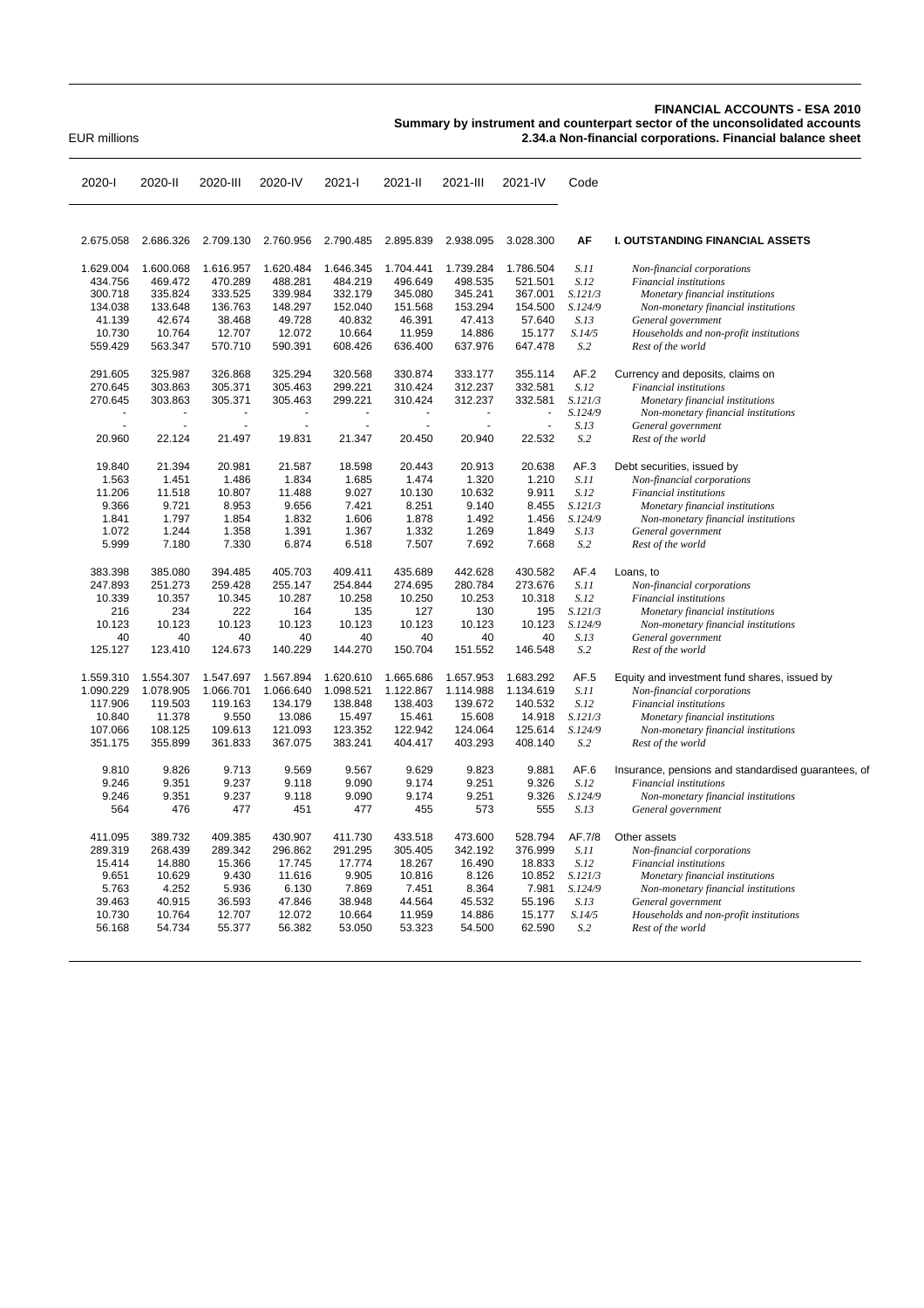## **CUENTAS FINANCIERAS - SEC 2010 Resumen por instrumentos y sectores de contrapartida de las cuentas no consolidadas 2.34.a Sociedades no financieras. Balance financiero** millones de euros

|                                                               | Código         | 2014               | 2015              | 2016               | 2017               | 2018                | 2019               | 2020                                                                                    | 2021               |
|---------------------------------------------------------------|----------------|--------------------|-------------------|--------------------|--------------------|---------------------|--------------------|-----------------------------------------------------------------------------------------|--------------------|
| <b>TOTAL</b>                                                  |                | 2.157.798          | 2.221.104         | 2.289.847          |                    | 2.467.003 2.600.906 | 2.782.528          | 2.760.956                                                                               | 3.028.300          |
| II. ACTIVOS FINANCIEROS NETOS (=I-III)                        | <b>BF.90</b>   |                    |                   |                    |                    |                     |                    | -1.412.061 -1.583.802 -1.581.856 -1.580.043 -1.499.962 -1.578.837 -1.573.019 -1.598.558 |                    |
| Instituciones financieras                                     | S.12           | $-390.397$         | $-337.793$        | $-335.933$         | $-325.866$         | $-281.541$          | -267.981           | $-239.508$                                                                              | $-216.468$         |
| Instituciones financieras monetarias                          | S.121/3        | $-381.674$         | $-350.851$        | -336.769           | $-296.693$         | $-241.580$          | $-232.775$         | $-229.744$                                                                              | $-208.242$         |
| Instituciones financieras no monetarias                       | S.124/9        | -8.723             | 13.058            | 836                | $-29.172$          | $-39.961$           | $-35.206$          | $-9.763$                                                                                | $-8.226$           |
| Administraciones públicas                                     | S.13           | $-105.588$         | $-117.121$        | $-124.029$         | $-130.660$         | $-124.656$          | $-120.861$         | $-128.035$                                                                              | $-116.146$         |
| Hogares e instituciones sin fines de lucro                    | S.14/5         | $-479.435$         | $-672.266$        | $-650.270$         | $-615.930$         | -596.349            | $-634.811$         | $-643.269$                                                                              | $-698.331$         |
| Resto del mundo                                               | S.2            | $-436.641$         | $-456.622$        | $-471.623$         | $-507.587$         | $-497.415$          | $-555.184$         | $-562.208$                                                                              | $-567.613$         |
| <b>III. PASIVOS</b>                                           | AF             | 3.569.859          | 3.804.906         | 3.871.703          | 4.047.046          | 4.100.868           | 4.361.365          | 4.333.974                                                                               | 4.626.858          |
| Sociedades no financieras                                     | S.11           | 1.245.239          | 1.271.474         | 1.349.984          | 1.511.202          | 1.581.585           | 1.711.442          | 1.620.484                                                                               | 1.786.504          |
| Instituciones financieras                                     | S.12           | 771.079            | 721.907           | 728.711            | 728.101            | 712.167             | 708.014            | 727.789                                                                                 | 737.970            |
| Instituciones financieras monetarias                          | S.121/3        | 624.451            | 591.244           | 595.217            | 581.777            | 538.832             | 534.033            | 569.729                                                                                 | 575.243            |
| Instituciones financieras no monetarias                       | S.124/9        | 146.628            | 130.663           | 133.494            | 146.325            | 173.335             | 173.981            | 158.060                                                                                 | 162.726            |
| Administraciones públicas                                     | S.13           | 167.162            | 167.819           | 168.017            | 172.373            | 169.934             | 170.667            | 177.762                                                                                 | 173.785            |
| Hogares e instituciones sin fines de lucro                    | S.14/5         | 489.392            | 682.962           | 661.743            | 628.076            | 608.966             | 646.477            | 655.341                                                                                 | 713.508            |
| Resto del mundo                                               | S <sub>0</sub> | 896.987            | 960.743           | 963.248            | 1.007.294          | 1.028.216           | 1.124.764          | 1.152.599                                                                               | 1.215.091          |
| Valores representativos de deuda, en poder de                 | AF.3           | 90.202             | 88.677            | 91.364             | 96.211             | 101.957             | 118.686            | 131.570                                                                                 | 145.529            |
| Sociedades no financieras                                     | S.11           | 1.394              | 840               | 711                | 707                | 1.292               | 1.556              | 1.834                                                                                   | 1.210              |
| Instituciones financieras                                     | S.12           | 13.410             | 14.773            | 17.092             | 22.579             | 27.440              | 30.657             | 41.213                                                                                  | 46.244             |
| Instituciones financieras monetarias                          | S.121/3        | 4.459              | 4.736             | 5.971              | 10.912             | 13.491              | 14.683             | 25.297                                                                                  | 29.768             |
| Instituciones financieras no monetarias                       | S.124/9        | 8.951              | 10.037            | 11.121             | 11.668             | 13.949              | 15.974             | 15.917                                                                                  | 16.476             |
| Administraciones públicas                                     | S.13           | 64                 | 60                | 63                 | 60                 | 59                  | 817                | 781                                                                                     | 762                |
| Hogares e instituciones sin fines de lucro<br>Resto del mundo | S.14/5<br>S.2  | 2.550<br>72.783    | 1.953<br>71.051   | 1.633<br>71.864    | 1.481<br>71.383    | 1.574<br>71.592     | 1.493<br>84.163    | 1.171<br>86.570                                                                         | 1.136<br>96.178    |
| Préstamos, concedidos por                                     | AF.4           | 1.113.536          | 1.095.062         | 1.075.122          | 1.050.346          | 1.036.023           | 1.031.423          | 1.069.084                                                                               | 1.091.578          |
| Sociedades no financieras                                     | S.11           | 229.354            | 237.333           | 238.517            | 239.215            | 250.122             | 256.332            | 255.147                                                                                 | 273.676            |
| Instituciones financieras                                     | S.12           | 572.149            | 544.738           | 530.538            | 509.308            | 478.176             | 463.877            | 485.979                                                                                 | 487.392            |
| Instituciones financieras monetarias                          | S.121/3        | 527.859            | 504.473           | 493.119            | 476.642            | 445.510             | 435.083            | 470.509                                                                                 | 472.685            |
| Instituciones financieras no monetarias                       | S.124/9        | 44.290             | 40.265            | 37.420             | 32.667             | 32.665              | 28.794             | 15.470                                                                                  | 14.707             |
| Administraciones públicas                                     | S.13           | 24.494             | 23.098            | 21.531             | 20.400             | 20.599              | 19.589             | 29.709                                                                                  | 26.816             |
| Resto del mundo                                               | $S0$ .2        | 287.539            | 289.893           | 284.536            | 281.423            | 287.126             | 291.625            | 298.249                                                                                 | 303.695            |
| Participaciones en el ctal. y fondos de inv., de              | AF.5           | 1.934.950          | 2.188.762         | 2.260.469          | 2.446.006          | 2.502.557           | 2.754.623          | 2.689.950                                                                               | 2.854.754          |
| Sociedades no financieras                                     | S.11           | 719.091            | 734.131           | 795.844            | 951.625            | 1.007.065           | 1.135.531          | 1.066.640                                                                               | 1.134.619          |
| Instituciones financieras                                     | S.12           | 156.892            | 132.419           | 155.038            | 172.900            | 182.348             | 188.046            | 173.195                                                                                 | 177.206            |
| Instituciones financieras monetarias                          | S.121/3        | 75.297             | 66.430            | 82.114             | 84.301             | 70.110              | 74.356             | 61.992                                                                                  | 63.179             |
| Instituciones financieras no monetarias                       | S.124/9        | 81.594             | 65.989            | 72.925             | 88.600             | 112.239             | 113.690            | 111.203                                                                                 | 114.027            |
| Administraciones públicas                                     | S.13           | 92.135             | 97.417<br>665.527 | 101.060<br>644.603 | 105.386            | 103.795             | 106.024            | 104.283                                                                                 | 103.861<br>682.791 |
| Hogares e instituciones sin fines de lucro<br>Resto del mundo | S.14/5<br>S.2  | 470.860<br>495.972 | 559.268           | 563.923            | 611.353<br>604.742 | 592.042<br>617.307  | 629.422<br>695.600 | 630.475<br>715.357                                                                      | 756.277            |
|                                                               |                |                    |                   |                    |                    |                     |                    |                                                                                         |                    |
| Seguros, pensiones y garantías estand., a favor de            | AF.6           | 1.933              | 1.627             | 1.662              | 1.681              | 1.720               | 1.748              | 1.836                                                                                   | 2.098              |
| Instituciones financieras                                     | S.12           | 3                  | 5                 | 14                 | 9                  | 7                   | 8                  | 12                                                                                      | 252                |
| Instituciones financieras no monetarias                       | S.124/9        | 3                  | 5                 | 14                 | 9                  | 7                   | 8                  | 12                                                                                      | 252                |
| Hogares e instituciones sin fines de lucro                    | S.14/5         | 1.929              | 1.623             | 1.648              | 1.673              | 1.713               | 1.740              | 1.825                                                                                   | 1.845              |
| Otros pasivos                                                 | AF.7/8         | 429.238            | 430.778           | 443.086            | 452.801            | 458.611             | 454.886            | 441.534                                                                                 | 532.898            |
| Sociedades no financieras                                     | S.11           | 295.399            | 299.171           | 314.912            | 319.656            | 323.107             | 318.023            | 296.862                                                                                 | 376.999            |
| Instituciones financieras                                     | S.12           | 28.625             | 29.972            | 26.028             | 23.304             | 24.196              | 25.426             | 27.390                                                                                  | 26.875             |
| Instituciones financieras monetarias                          | S.121/3        | 16.836             | 15.605            | 14.014             | 9.922              | 9.720               | 9.911              | 11.931                                                                                  | 9.612              |
| Instituciones financieras no monetarias                       | S.124/9        | 11.789             | 14.367            | 12.014             | 13.382             | 14.476              | 15.515             | 15.458                                                                                  | 17.263             |
| Administraciones públicas                                     | S.13           | 50.468             | 47.244            | 45.364             | 46.527             | 45.481              | 44.237             | 42.989                                                                                  | 42.347             |
| Hogares e instituciones sin fines de lucro                    | S.14/5         | 14.052             | 13.858            | 13.859             | 13.569             | 13.636              | 13.822             | 21.870                                                                                  | 27.736             |
| Resto del mundo                                               | S.2            | 40.693             | 40.532            | 42.924             | 49.746             | 52.192              | 53.377             | 52.423                                                                                  | 58.941             |